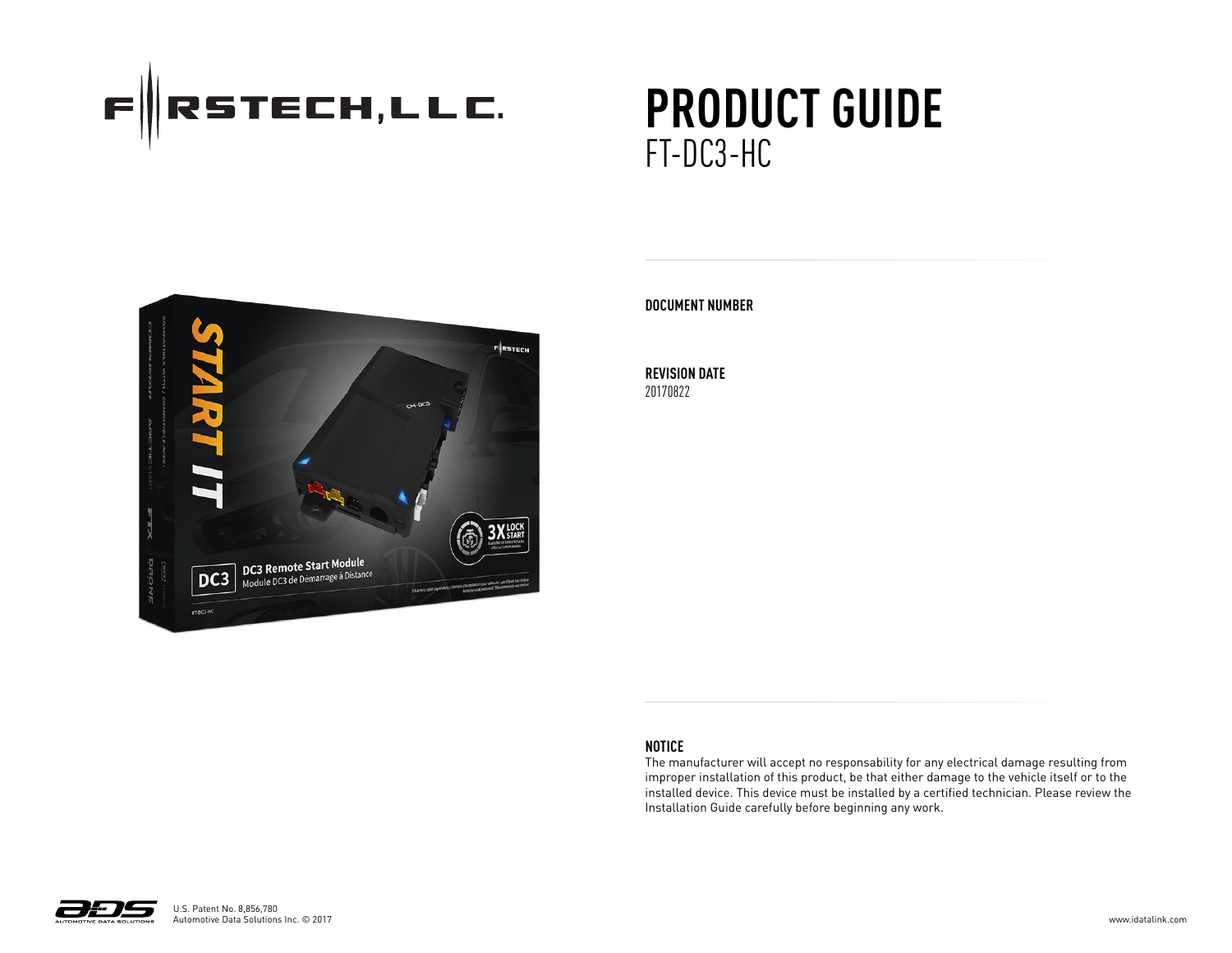## **WELCOME**

Congratulations on the purchase of your FT-DC3 solution. You are now a few simple steps away from enjoying your new remote starter unit with enhanced features.

Before starting your installation, please ensure that your FT-DC3 module is programmed with the correct firmware for your vehicle and that you carefully review the install guide.

# **NEED HELP?**

### **1 866 427-2999**

**support@idatalink.com** ⊠

> **idatalink.com/support www.12voltdata.com/forum www.facebook.com/groups/idatatech**

#### **TABLE OF CONTENTS**

| <b>Box Contents</b>               |    |
|-----------------------------------|----|
| Tach Programming Procedure        |    |
| Remote Programming Procedure      | 5  |
| Valet Mode Programming Procedure  | Ō  |
| Compatible Accessories            | 7  |
| <b>Online Module Settings</b>     | 9  |
| Module Diagnostics                | 10 |
| <b>Remote Starter Error Codes</b> |    |
| Module Reset Procedure            |    |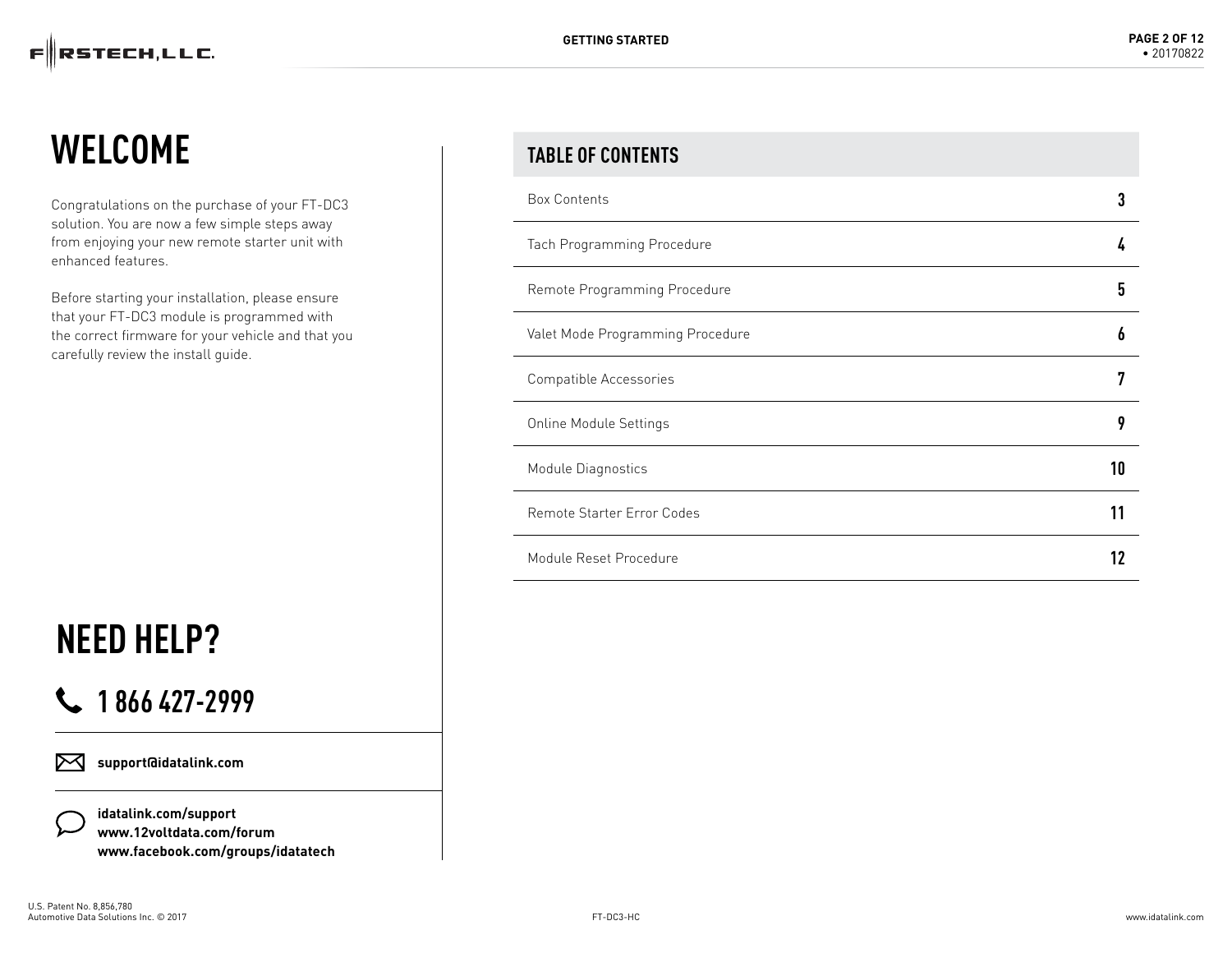

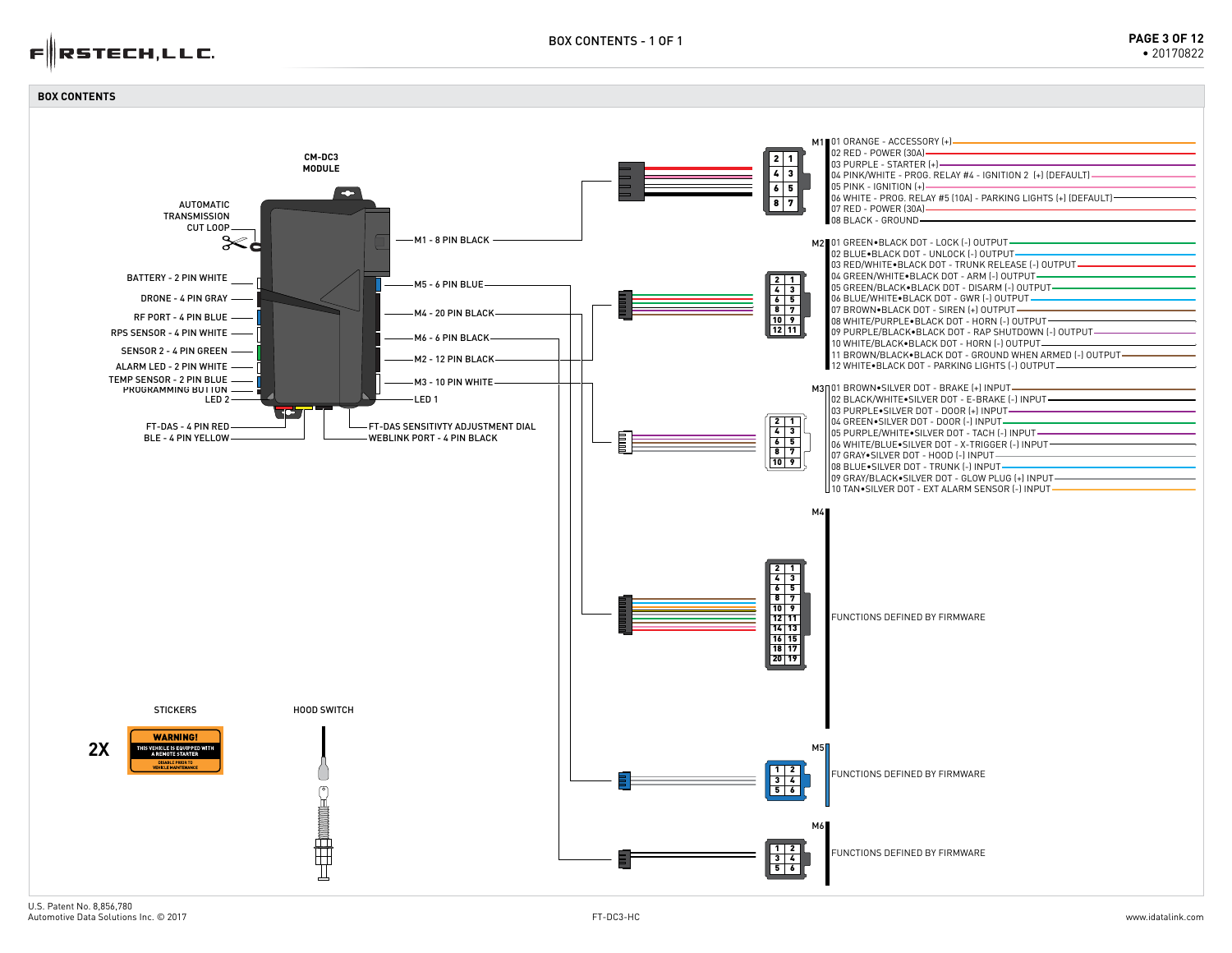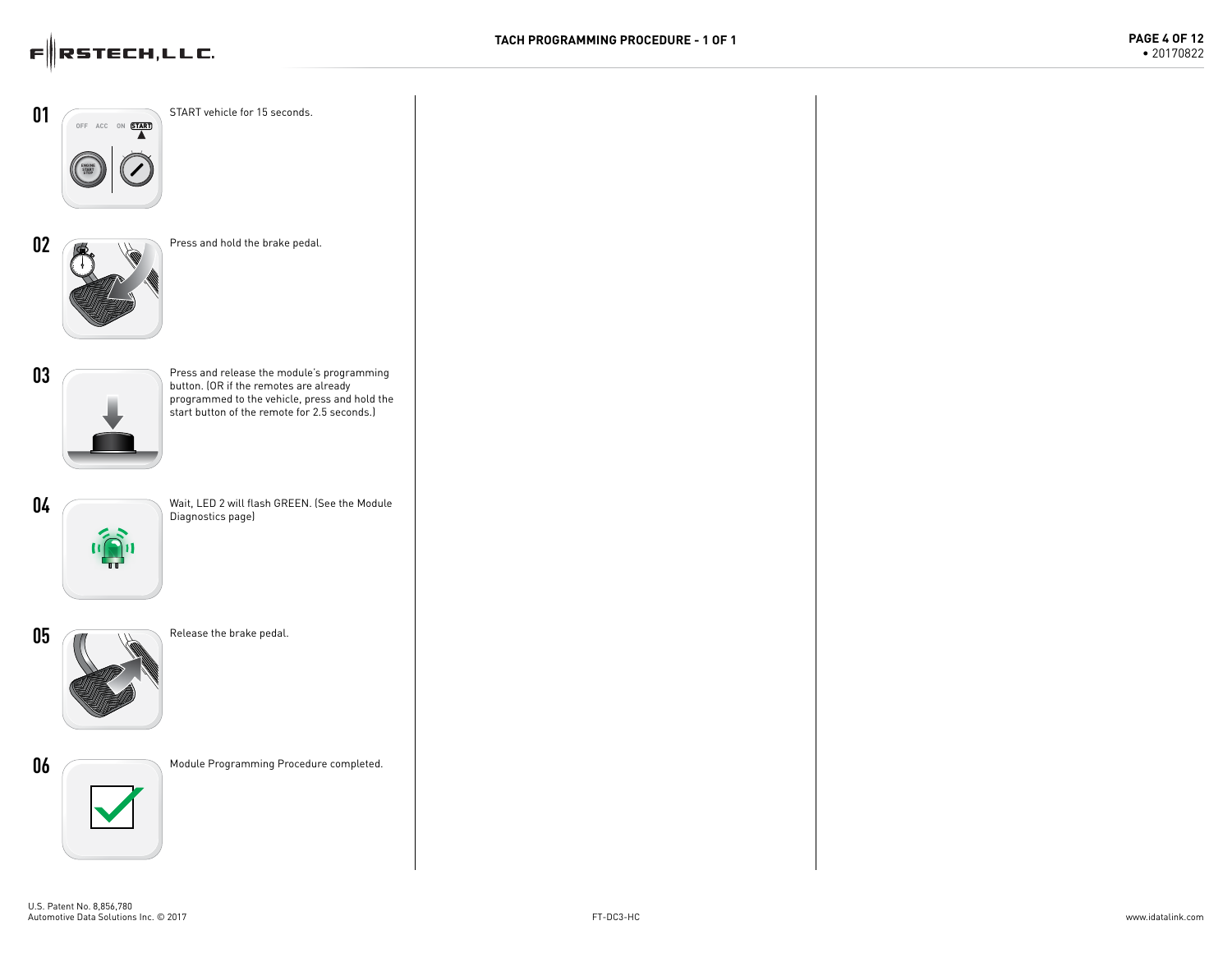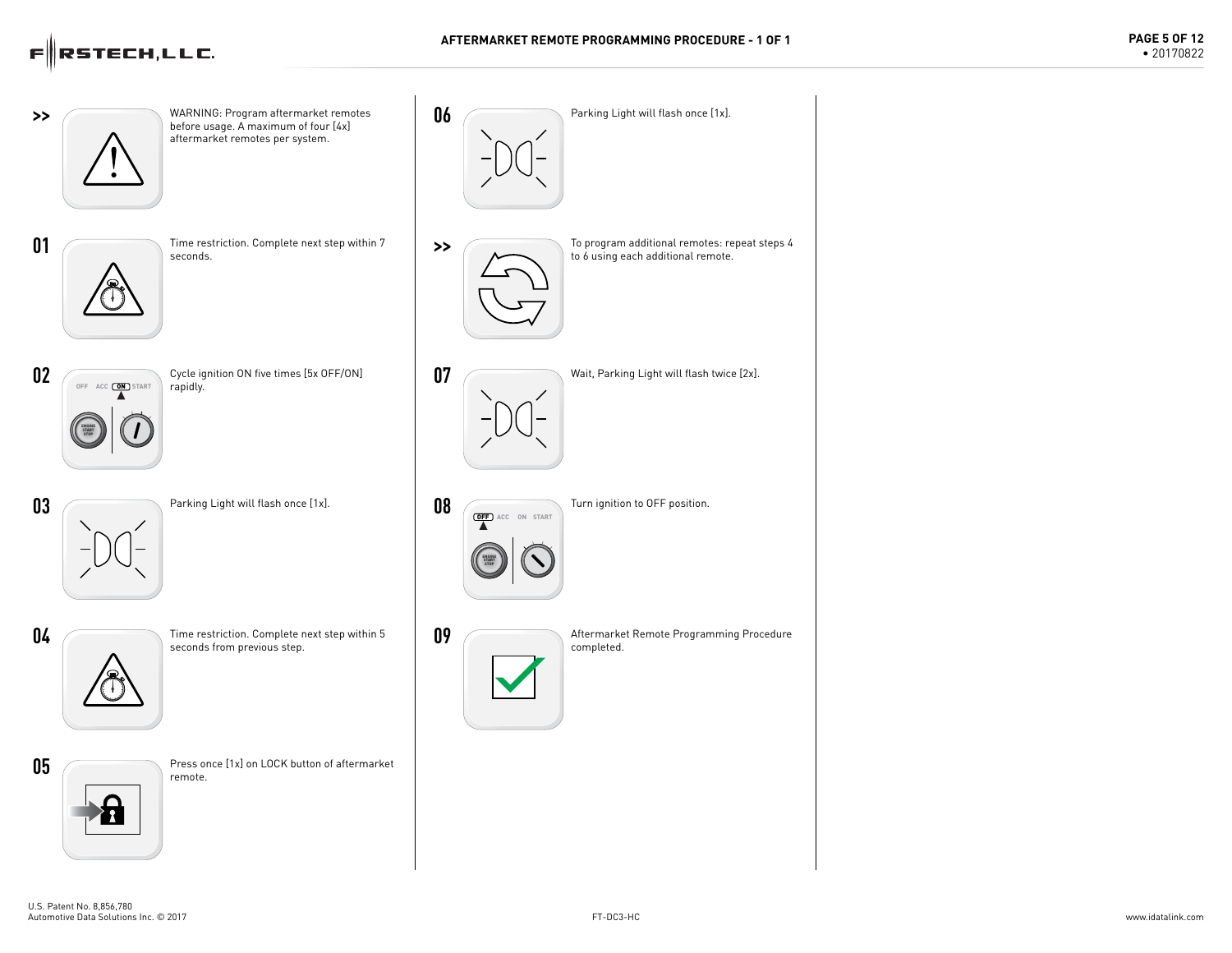

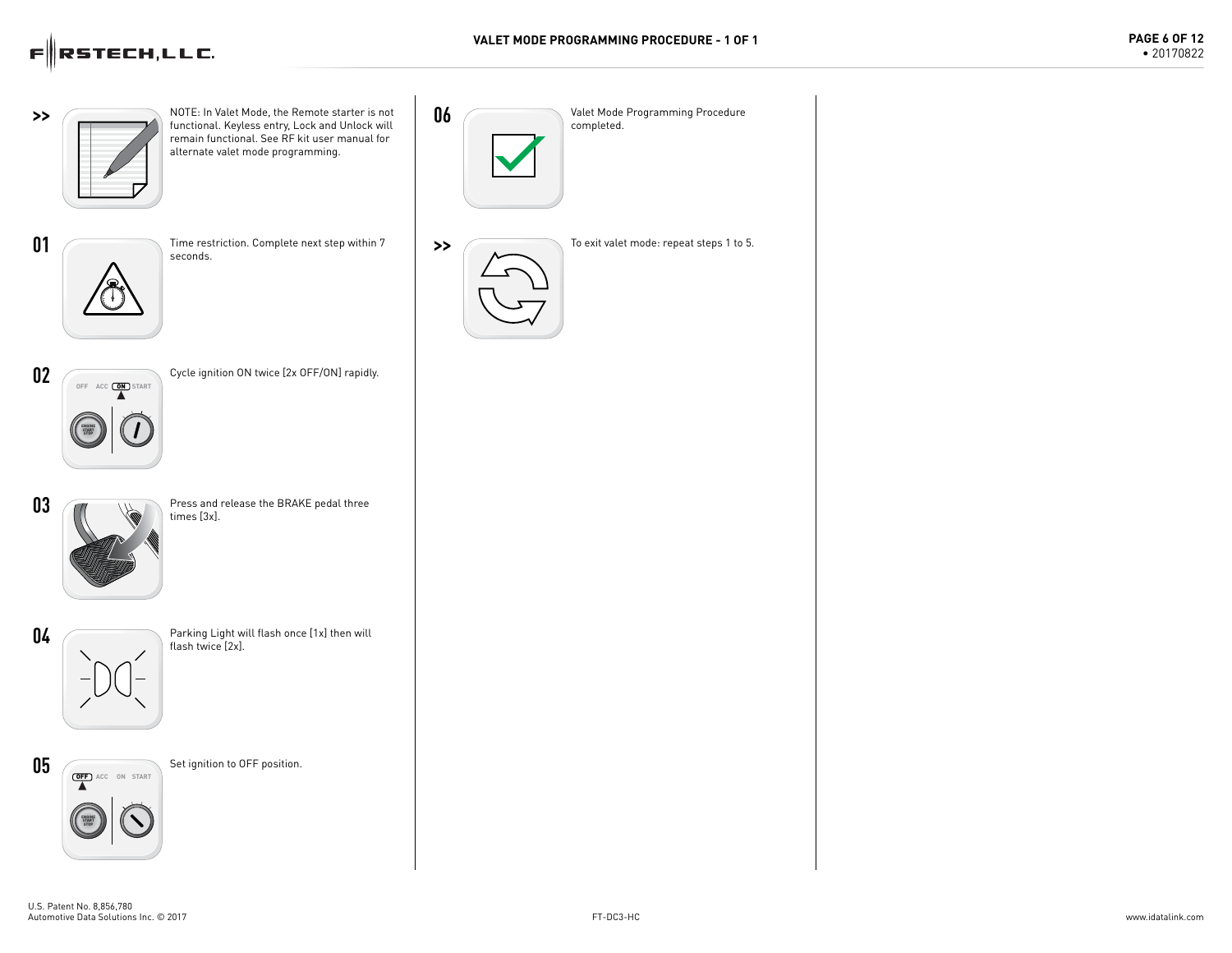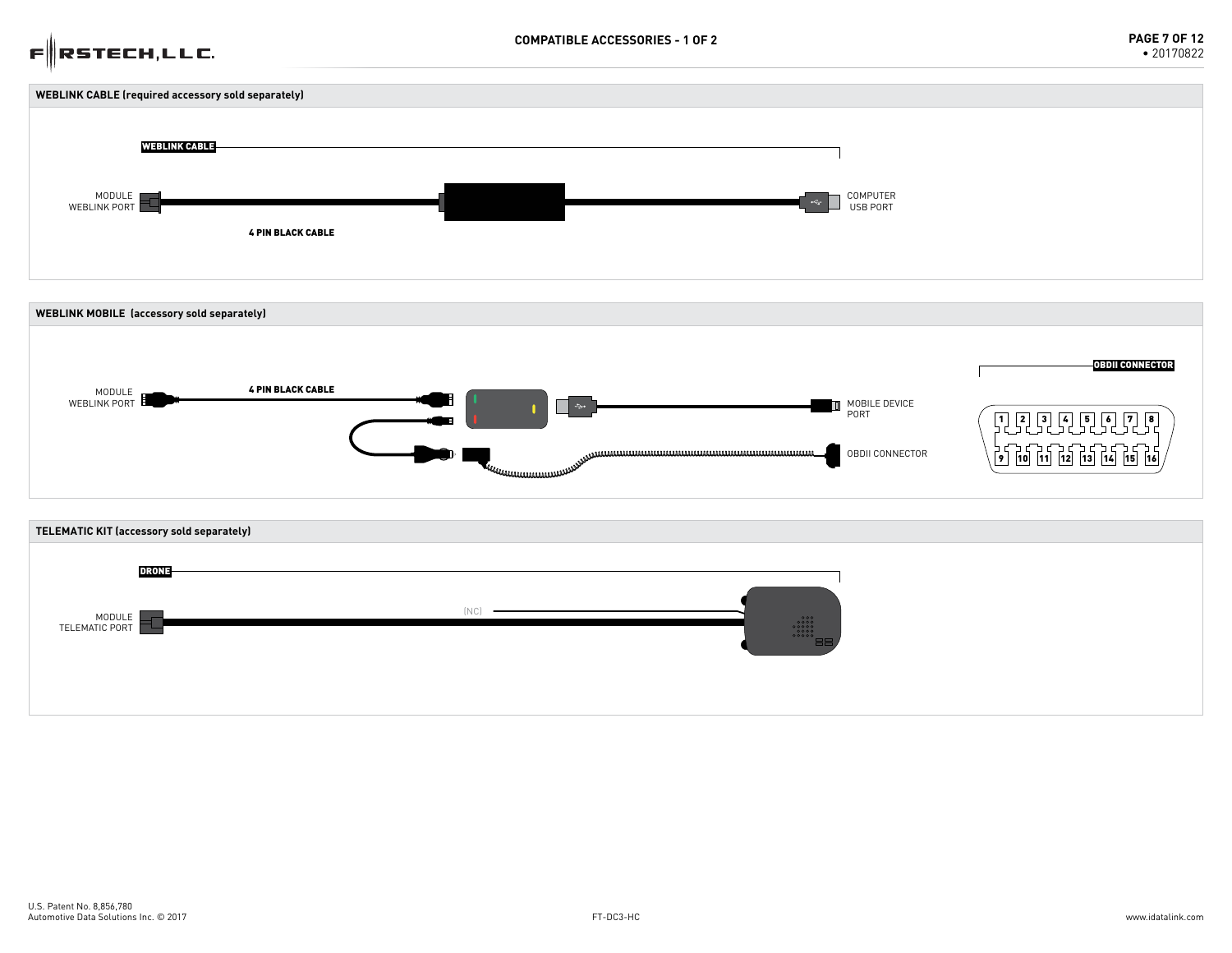### $F \|$ RSTECH,LLC.





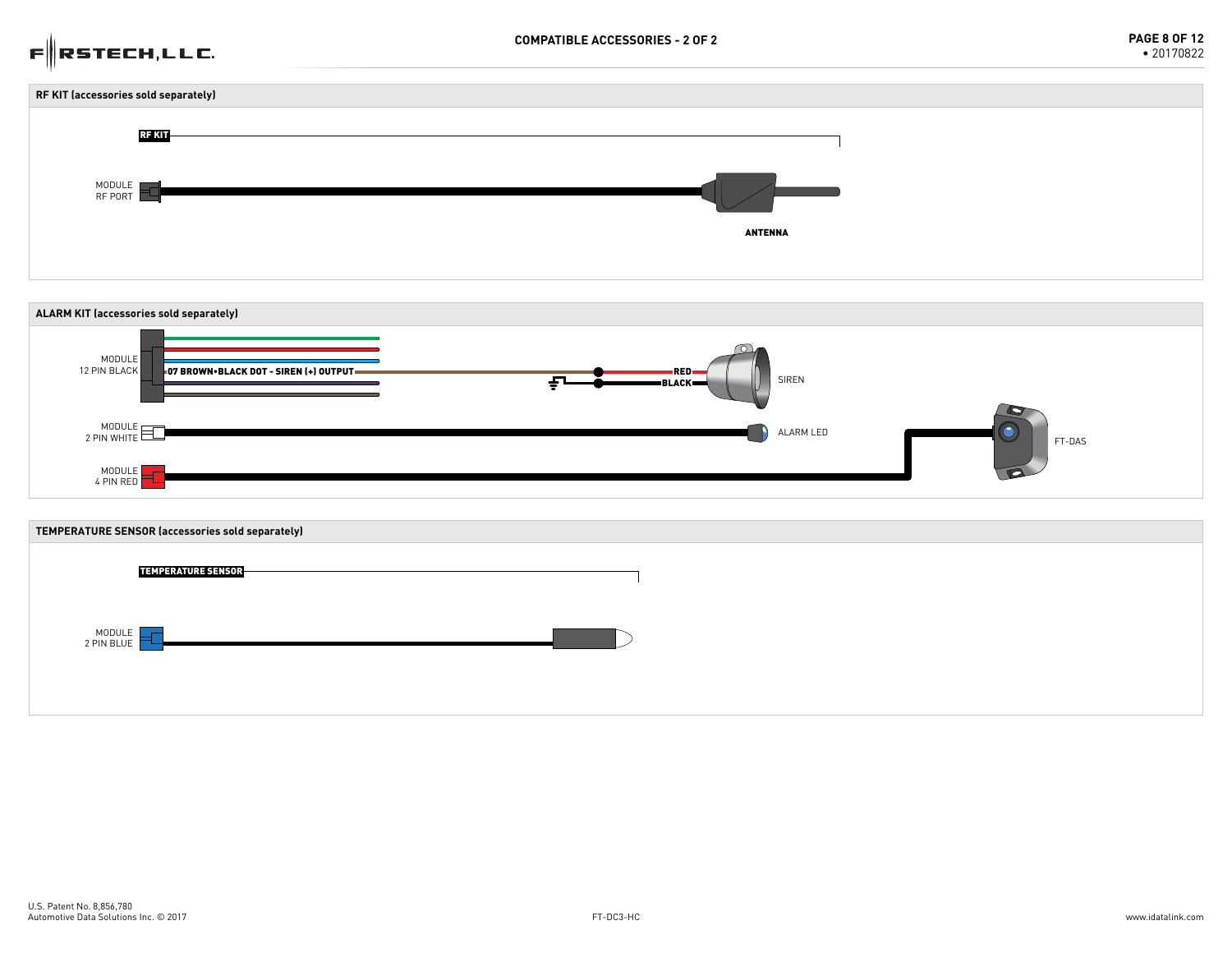

| <b>WEB PROGRAMMABLE MENUS</b>                   | <b>DESCRIPTION</b>                             |
|-------------------------------------------------|------------------------------------------------|
| MENU 1 - Remote Starter                         | RS related configuration options               |
| MENU 2 - Doorlock Options                       | Convenience feature configuration options      |
| MENU 3 - Security Options                       | Alarm activation and settings                  |
| MENU 4 - AUX function assignments               | Set transmitter AUX buttons controls           |
| MENU 5 - Programmable outputs (POC)             | Set actions for programmable outputs           |
| MENU 6 - Pulse Timer Output Configuration (PTO) | Set duration for pulse timer outputs (if used) |
| MENU 7 - Input Configurations                   | Set inputs for Auto by firmware/Data/Analog    |
| MENU 8 - Output Configurations                  | Set outputs for Auto by firmware/Data/Analog   |

Programming options are avaible through Weblink and Weblink Mobile only.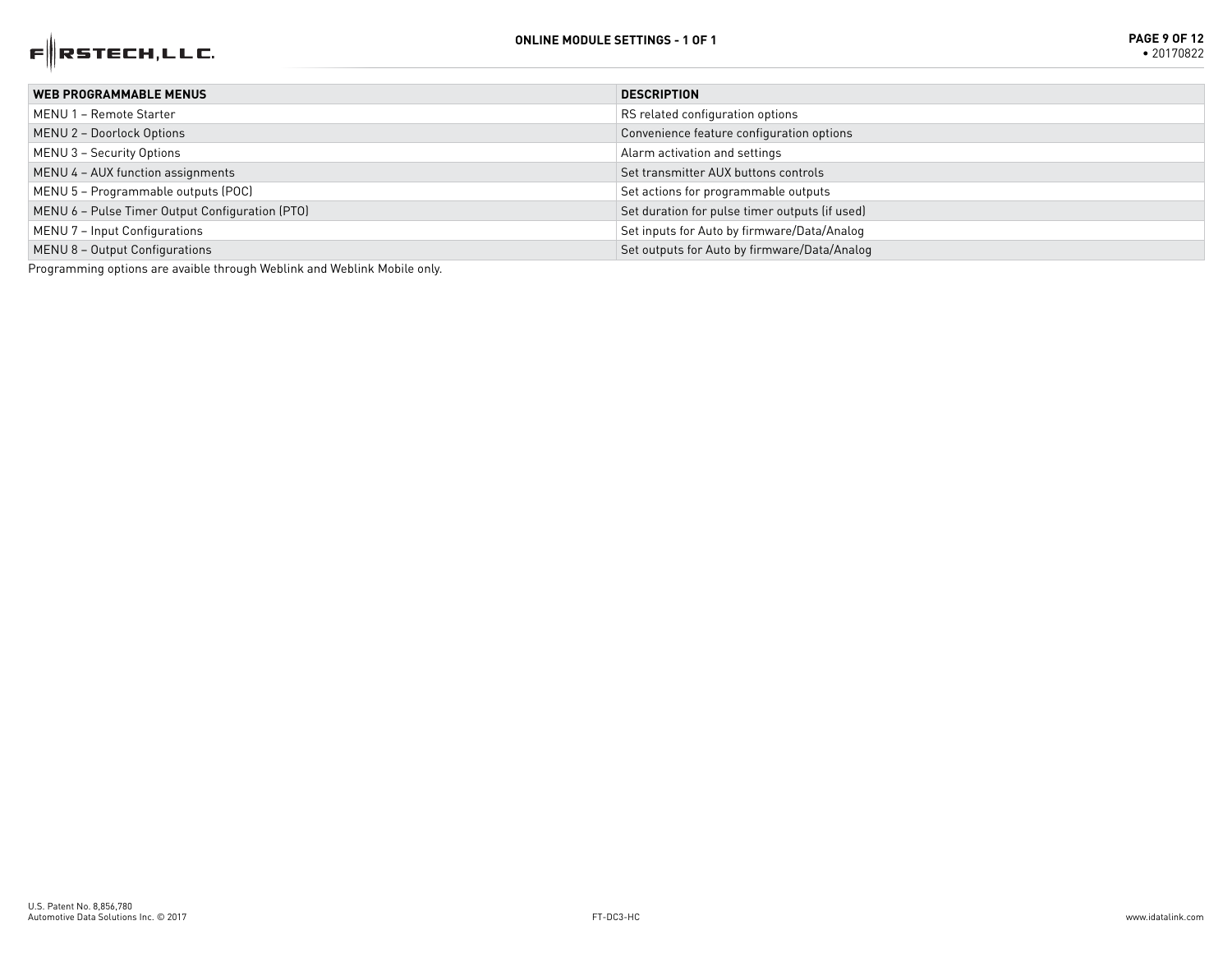

|    | <b>TEST MODULE</b>         | <b>STATUS</b><br>Ga   | <b>DIAGNOSTIC</b>                                            |
|----|----------------------------|-----------------------|--------------------------------------------------------------|
|    | DURING MODULE PROGRAMMING  | <b>Flashing RED</b>   | Missing/wrong information from firmware or vehicle.          |
|    |                            | Solid RED             | Module waiting for more vehicle information.                 |
|    |                            | Flashing GREEN        | Additional steps required to complete module programming.    |
|    |                            | Solid GREEN then OFF  | Module correctly programmed.                                 |
|    |                            | <b>OFF</b>            | No activity or module already programmed.                    |
|    |                            | 1 GREEN flash         | Tach signal programmed in Analog                             |
|    | DURING TACH PROGRAMMING    | 2 GREEN flashes       | Tach signal programmed in Data                               |
|    |                            | 3 RED flashes         | No tach signal detected                                      |
|    |                            | 4 RED flashes         | System is in valet mode                                      |
|    |                            | 5 RED flashes         | Tach set for 'VTS'. No tach programming required             |
|    |                            | 6 RED flashes         | Tach set for 'assumed start'. No tach programming required   |
|    | <b>DURING REMOTE START</b> | Flashing RED          | Module incorrectly programmed.                               |
|    |                            | Solid RED             | Module incorrectly programmed.                               |
| Ш  |                            | <b>Flashing GREEN</b> | Module correctly programmed and operational.                 |
|    |                            | Solid GREEN then OFF  | Reset in progress.                                           |
|    |                            | <b>OFF</b>            | Invalid ground when running status from remote starter.      |
|    | WITH IGNITION OFF          | Flashing RED          | Module incorrectly programmed or connected.                  |
|    |                            | Solid RED             | Module not programmed. Waiting for more vehicle information. |
| IV |                            | <b>Flashing GREEN</b> | False ground when running status from remote starter.        |
|    |                            | Solid GREEN then OFF  | Reset in progress.                                           |
|    |                            | <b>OFF</b>            | Module at rest and ready for a remote start sequence.        |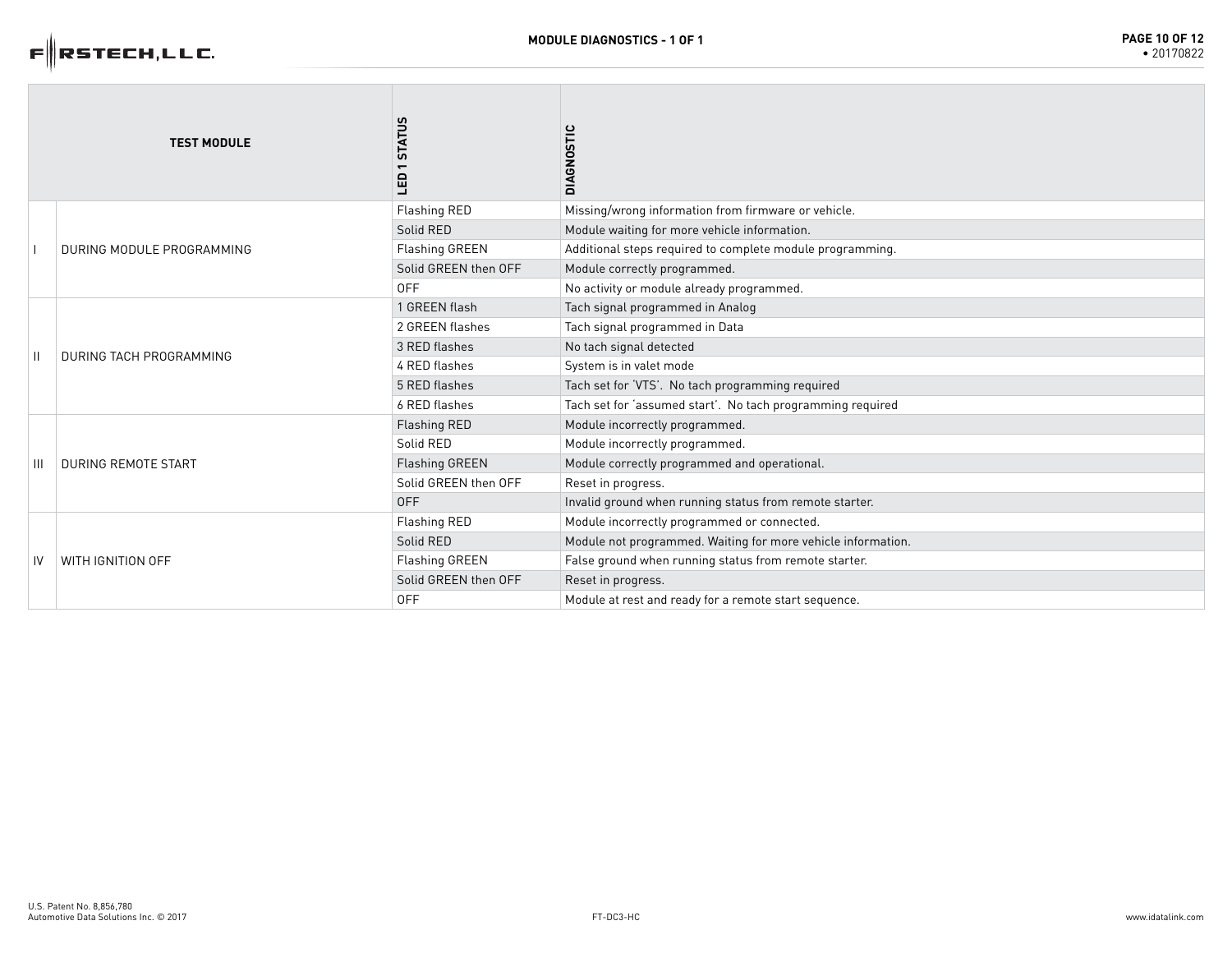### $F$ RSTECH,LLC.

|  | <b>REMOTE STARTER ERROR CODES:</b><br><b>NOTES</b>                                                                                                           | ER OF<br>LIGHT<br><b>IMBER</b><br>KING<br>SHES<br>PARKI<br>FLASH | ്<br>57<br>$\circ$<br>ശ<br>$\leq$                                                           |
|--|--------------------------------------------------------------------------------------------------------------------------------------------------------------|------------------------------------------------------------------|---------------------------------------------------------------------------------------------|
|  | WARNING: The following applies only when the parking<br>lights are connected and supported by the system.                                                    | 01                                                               | Engine running.                                                                             |
|  |                                                                                                                                                              | 02                                                               | Key in ignition at ON position.                                                             |
|  | After a remote starter failure, the parking lights will flash<br>three [3x] times, then will flash [X] number times to<br>indicate an error code. See table. | 03                                                               | Door is open.                                                                               |
|  |                                                                                                                                                              | 04                                                               | Trunk is open.                                                                              |
|  |                                                                                                                                                              | 05                                                               | Foot brake is ON.                                                                           |
|  |                                                                                                                                                              | 06                                                               | Hood is open.                                                                               |
|  |                                                                                                                                                              | 07                                                               | The reservation is OFF. (Manual transmission only)                                          |
|  |                                                                                                                                                              | 08                                                               | Tach failure.                                                                               |
|  |                                                                                                                                                              | 09                                                               | The vehicle is moving (VSS).                                                                |
|  |                                                                                                                                                              | 10 <sup>°</sup>                                                  | System is in Valet Mode.                                                                    |
|  |                                                                                                                                                              | 11                                                               | CAN communication failure                                                                   |
|  |                                                                                                                                                              | 12                                                               | RS not synchronized. Start vehicle with OEM key for 15 sec before trying a new RS sequence. |
|  |                                                                                                                                                              | 13                                                               | Bypass problem.                                                                             |

|  | <b>REMOTE STARTER SHUTDOWN ERROR CODES:</b><br><b>NOTES</b>                                                                                                                                                                                                                                                                                                                       | ER OF<br>LIGHT | in<br>DIAGNO                                                                                |
|--|-----------------------------------------------------------------------------------------------------------------------------------------------------------------------------------------------------------------------------------------------------------------------------------------------------------------------------------------------------------------------------------|----------------|---------------------------------------------------------------------------------------------|
|  | WARNING: The following applies only when the parking<br>lights are connected and supported by the system.                                                                                                                                                                                                                                                                         | 01             | Engine tach signal is lost.                                                                 |
|  |                                                                                                                                                                                                                                                                                                                                                                                   | 02             | Emergency brake is lost.                                                                    |
|  | II If the engine shuts down after a remote starter sequence:<br>Press and hold the Trunk button and the Start button at the<br>same time for 2.5 seconds when using a 1-WAY remote.<br>0R<br>Press once [1x] on button "4" when using a 2-WAY remote.<br>The parking lights will flash four [4x] times, then will flash<br>[Y] number times to indicate an error code. See table. | 03             | Foot brake is ON.                                                                           |
|  |                                                                                                                                                                                                                                                                                                                                                                                   | 04             | Hood is open.                                                                               |
|  |                                                                                                                                                                                                                                                                                                                                                                                   | 05             | Engine RPM limiter is ON.                                                                   |
|  |                                                                                                                                                                                                                                                                                                                                                                                   | 06             | Glow plug timeout error.                                                                    |
|  |                                                                                                                                                                                                                                                                                                                                                                                   | 07             | Vehicle is moving (VSS).                                                                    |
|  |                                                                                                                                                                                                                                                                                                                                                                                   | 08             | N/A                                                                                         |
|  |                                                                                                                                                                                                                                                                                                                                                                                   | 09             | N/A                                                                                         |
|  |                                                                                                                                                                                                                                                                                                                                                                                   | 10             | Door is open.                                                                               |
|  |                                                                                                                                                                                                                                                                                                                                                                                   | 11             | CAN communication failure during RS sequence.                                               |
|  |                                                                                                                                                                                                                                                                                                                                                                                   | 12             | RS not synchronized. Start vehicle with OEM key for 15 sec before trying a new RS sequence. |
|  |                                                                                                                                                                                                                                                                                                                                                                                   | 13             | Takeover is not allowed.                                                                    |
|  |                                                                                                                                                                                                                                                                                                                                                                                   | 14             | Shutdown error, board overheat protection.                                                  |